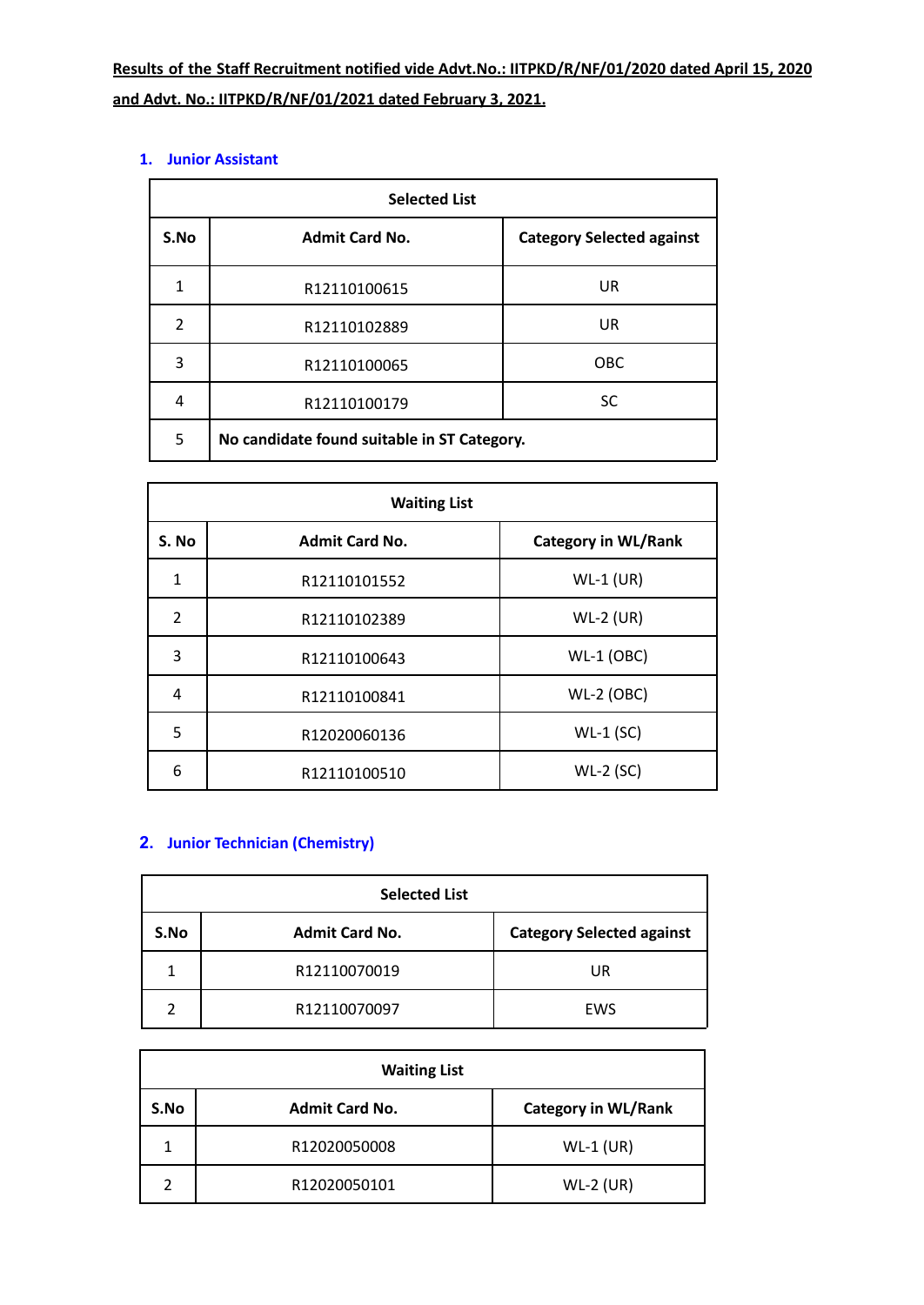## **3. Junior Technician** (**Electrical Engineering)**

| <b>Selected List</b> |                       |                                  |
|----------------------|-----------------------|----------------------------------|
| S.No                 | <b>Admit Card No.</b> | <b>Category Selected against</b> |
|                      | R12110060275          | SC                               |

**No candidate was found suitable for waitlisting.**

#### **4. Junior Technician (Central Instrumentation Facility)**

| <b>Selected List</b> |                       |                                  |
|----------------------|-----------------------|----------------------------------|
| S.No                 | <b>Admit Card No.</b> | <b>Category Selected against</b> |
|                      | R12110050157          | SC                               |

**No candidate was found suitable for waitlisting.**

#### **5. Junior Technician** (**Physical and Chemical Biology Laboratory)**

| <b>Selected List</b> |                       |                                  |
|----------------------|-----------------------|----------------------------------|
| S.No                 | <b>Admit Card No.</b> | <b>Category Selected against</b> |
|                      | R12110080001          | UR                               |

| <b>Waiting List</b> |                       |                            |
|---------------------|-----------------------|----------------------------|
| S.No                | <b>Admit Card No.</b> | <b>Category in WL/Rank</b> |
|                     | R12110080116          | $WL-1$ (UR)                |

#### **6. Junior Technician** (**Computer Science and Engineering)**

| <b>Selected List</b> |                       |                                  |
|----------------------|-----------------------|----------------------------------|
| S.No                 | <b>Admit Card No.</b> | <b>Category Selected against</b> |
|                      | R12020040053          | UR                               |

| <b>Waiting List</b> |                       |                            |
|---------------------|-----------------------|----------------------------|
| S.No                | <b>Admit Card No.</b> | <b>Category in WL/Rank</b> |
| 1                   | R12110090305          | $WL-1$ (UR)                |
| າ                   | R12110090326          | $WL-2(UR)$                 |